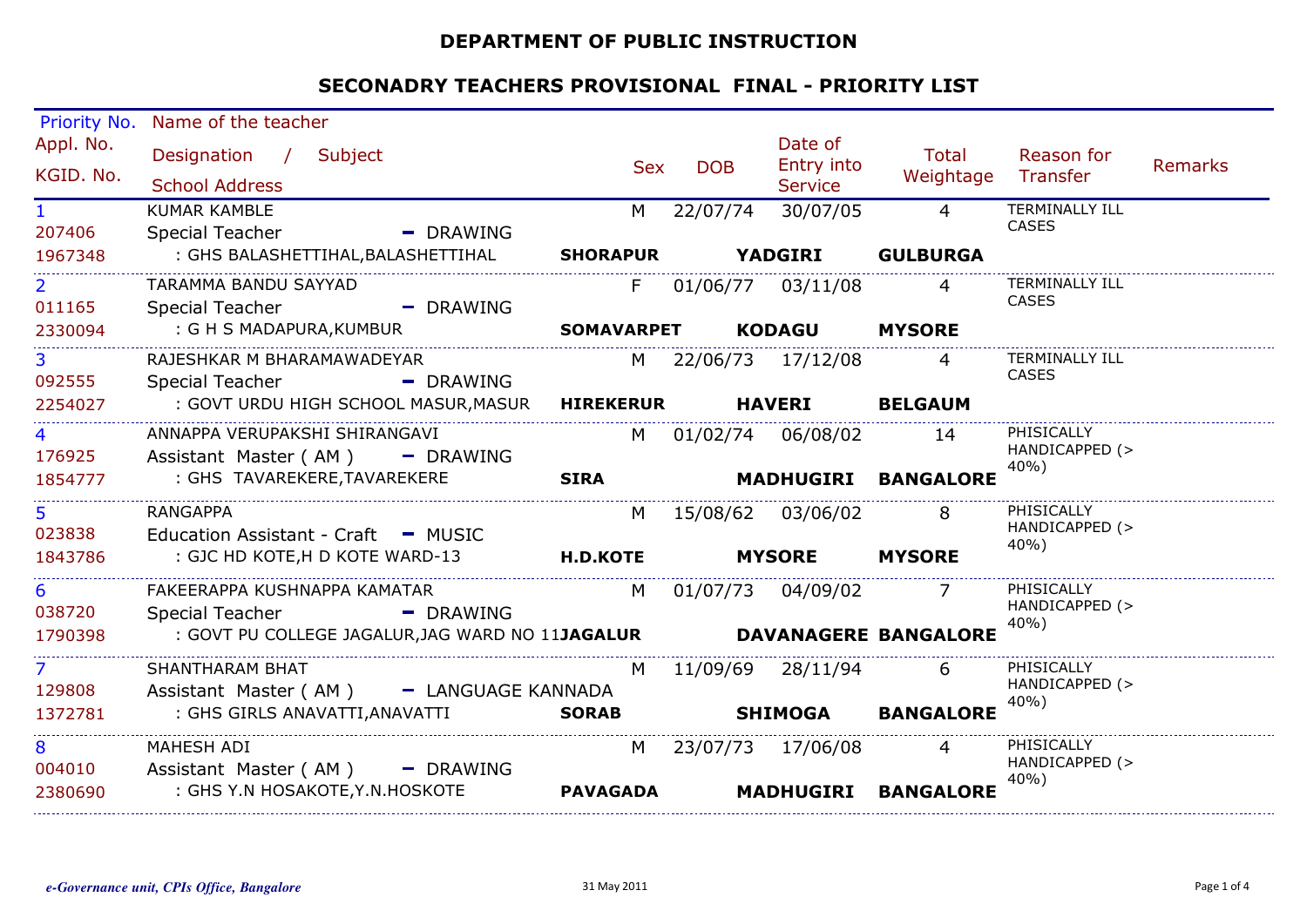| Priority No.           | Name of the teacher                                                                    |                    |            |                   |                                         |                             |                                   |                |
|------------------------|----------------------------------------------------------------------------------------|--------------------|------------|-------------------|-----------------------------------------|-----------------------------|-----------------------------------|----------------|
| Appl. No.<br>KGID. No. | Designation / Subject<br><b>School Address</b>                                         |                    | <b>Sex</b> | <b>DOB</b>        | Date of<br>Entry into<br><b>Service</b> | Total<br>Weightage          | Reason for<br>Transfer            | <b>Remarks</b> |
| 9                      | MARADEPPA SIDDAPPA HEBBAL                                                              | M                  |            | 04/04/67          | 11/12/08                                | $\overline{4}$              | <b>DEFENCE CASES</b>              |                |
| 030360                 | Assistant Master (AM)<br>$-$ DRAWING                                                   |                    |            |                   |                                         |                             |                                   |                |
| 2118270                | : GOVT HIGH SCHOOL HIREBUDUR, HIREBUDUR DEVADURGA RAICHUR                              |                    |            |                   |                                         | <b>GULBURGA</b>             |                                   |                |
| 10 <sup>°</sup>        | GURAPPA BHIMAPPA KAMMAR                                                                | M                  |            |                   | 01/06/60 03/02/84                       | 52                          | <b>HUSBAND AND</b>                |                |
| 127304                 | - CRAFT - WOOD CRAFT<br>Special Teacher                                                |                    |            |                   |                                         |                             | WIFE BOTH IN<br><b>GOVERNMENT</b> |                |
| 727079                 | : GHS HIREMAGI, HIRE MAGI                                                              | <b>HUNAGUND</b>    |            |                   | <b>BAGALKOT</b>                         | <b>BELGAUM</b>              |                                   |                |
| 11                     | <b>HEMANTH K DESHPANDE</b>                                                             |                    |            |                   | M 22/05/63 02/11/88                     | 41                          | <b>HUSBAND AND</b>                |                |
| 128797                 | - DRAWING<br>Arts Instructor                                                           |                    |            |                   |                                         |                             | WIFE BOTH IN<br><b>GOVERNMENT</b> |                |
| 1105924                | : CTE CHITRADURGA, Chitradurga                                                         | <b>CHITRADURGA</b> |            |                   |                                         | <b>CHITRADURG BANGALORE</b> |                                   |                |
| 12 <sup>2</sup>        | VANNUR M V                                                                             | M                  |            | 02/10/58 21/03/91 |                                         | 40                          | <b>HUSBAND AND</b>                |                |
| 212012                 | <b>Special Teacher</b><br>$\blacksquare$ DRAWING                                       |                    |            |                   |                                         |                             | WIFE BOTH IN<br><b>GOVERNMENT</b> |                |
| 1193809                | : GJC SOMANAHALLY, SOMANAHALLY                                                         |                    |            |                   | <b>HOLENARASIPURA HASSAN</b>            | <b>MYSORE</b>               |                                   |                |
| 13 <sup>°</sup>        | <b>HONGAL N P</b>                                                                      | M                  |            |                   | 01/08/63 04/10/88                       | -29                         | <b>HUSBAND AND</b>                |                |
| 075823                 | Special Teacher<br>- DRAWING                                                           |                    |            |                   |                                         |                             | WIFE BOTH IN<br><b>GOVERNMENT</b> |                |
| 1124369                | : GJC SIRA, SIRA WARD1                                                                 | <b>SIRA</b>        |            |                   |                                         | MADHUGIRI BANGALORE         |                                   |                |
| 14                     | MAHADEVI PATIL                                                                         | F.                 |            |                   | 14/08/70 01/06/02                       | 16                          | <b>HUSBAND AND</b>                |                |
| 211916                 | <b>Special Teacher</b><br>- CRAFT-TAILORING                                            |                    |            |                   |                                         |                             | WIFE BOTH IN<br><b>GOVERNMENT</b> |                |
| 1859041                | : GJC THATANAHALLY, THATANAHALLT                HOLENARASIPURA HASSAN           MYSORE |                    |            |                   |                                         |                             |                                   |                |
| 15 <sub>1</sub>        | KALAKAPPA BANGARAPPA TALAWAR                                                           |                    |            |                   | M 10/08/75 17/06/02                     | 8                           | <b>HUSBAND AND</b>                |                |
| 231834                 | Special Teacher - - - - - DRAWING                                                      |                    |            |                   |                                         |                             | WIFE BOTH IN<br><b>GOVERNMENT</b> |                |
| 1886601                | : NELEKANI GIRLS HIGH SCHOOL, WARD27                                                   | <b>SIRSI</b>       |            | <b>SIRSI</b>      |                                         | <b>BELGAUM</b>              |                                   |                |
| 16                     | MAHESH D NAIK                                                                          | M                  |            |                   | 18/05/73 23/06/06                       | 8                           | <b>HUSBAND AND</b>                |                |
| 082491                 | Special Teacher<br>$\blacksquare$ DRAWING                                              |                    |            |                   |                                         |                             | WIFE BOTH IN<br><b>GOVERNMENT</b> |                |
| 1919544                | : GHS HULIDEVARABANA, HULIDEVARABANA                                                   | <b>SAGAR</b>       |            |                   | <b>SHIMOGA</b>                          | <b>BANGALORE</b>            |                                   |                |
|                        |                                                                                        |                    |            |                   |                                         |                             |                                   |                |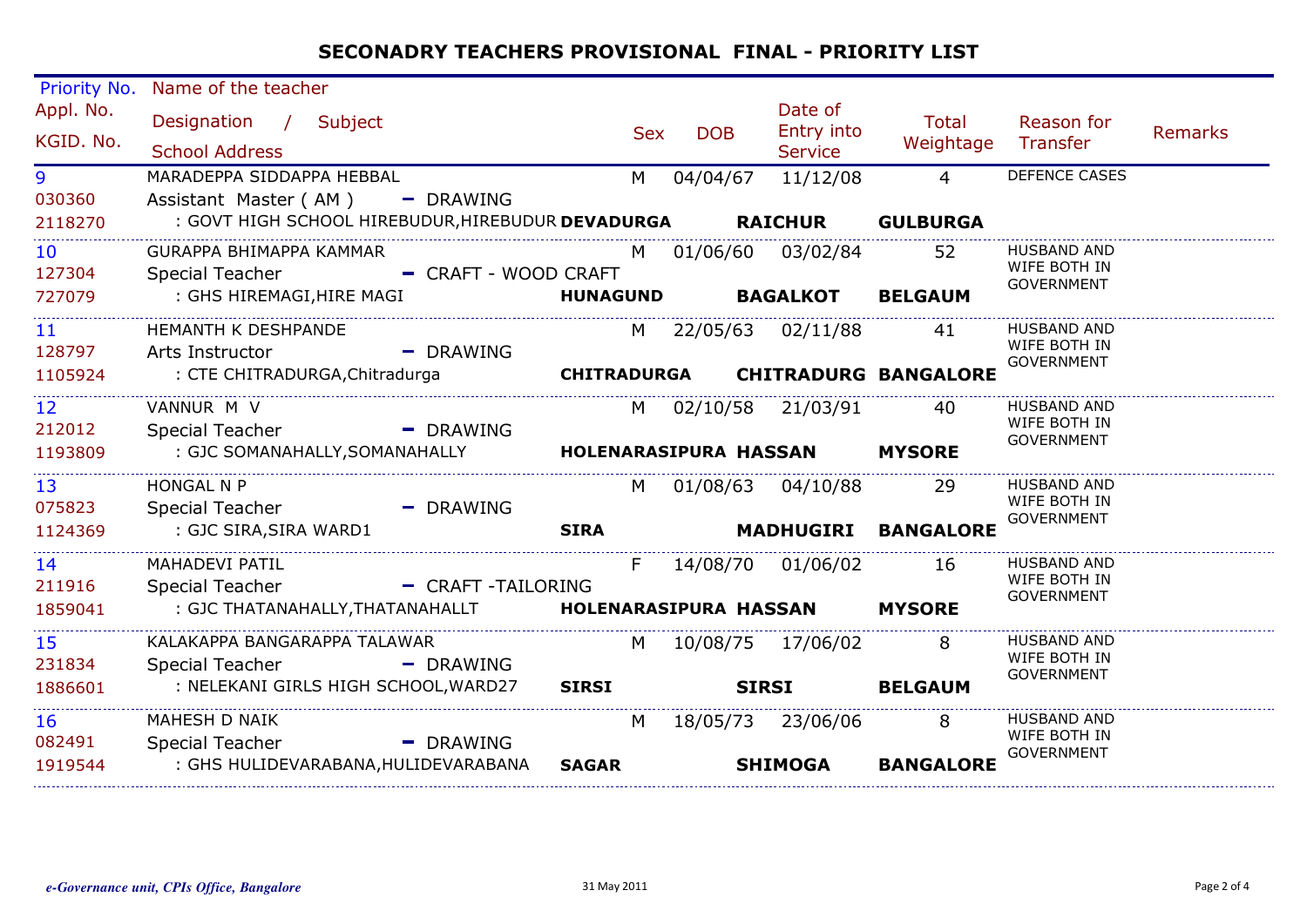| Priority No.            | Name of the teacher                                                                            |             |                         |            |                                         |                                    |                                                         |                |
|-------------------------|------------------------------------------------------------------------------------------------|-------------|-------------------------|------------|-----------------------------------------|------------------------------------|---------------------------------------------------------|----------------|
| Appl. No.<br>KGID. No.  | Designation / Subject<br><b>School Address</b>                                                 |             | Sex                     | <b>DOB</b> | Date of<br>Entry into<br><b>Service</b> | <b>Total</b><br>Weightage Transfer | Reason for                                              | <b>Remarks</b> |
| 18<br>086436<br>1936884 | SANTHOSH KUMAR BADAMIKAR<br><b>CRAFT GRADE I</b><br>: GJC BOYS CHANNAPATNA, CHANNAPATNA        | - DRAWING   | M<br><b>CHANNAPATNA</b> | 19/06/70   | 11/03/06<br><b>RAMANAGARA BANGALORE</b> | $\overline{5}$                     | <b>HUSBAND AND</b><br>WIFE BOTH IN<br><b>GOVERNMENT</b> |                |
|                         | <b>TOWN</b>                                                                                    |             |                         |            |                                         |                                    |                                                         |                |
| 19<br>063927            | SHREESHAIL<br>CRAFT GRADE I - CRAFT -HORTICULTURE                                              |             |                         |            | M 27/07/57 19/08/91                     | 36                                 | <b>HUSBAND OR</b><br>WIFE IN                            |                |
| 998323                  | : GPUC BYNDOOR, YADTHARE                                                                       |             | <b>BYNDOOR</b>          |            | <b>UDUPI MYSORE</b>                     |                                    | <b>GOVERNMENT</b>                                       |                |
| 20<br>243118            | DAYANAND BHANDARKAWATE<br><b>Special Teacher</b>                                               | - DRAWING   |                         |            | M 20/06/69 03/06/04                     | 12                                 | <b>HUSBAND OR</b><br>WIFE IN<br><b>GOVERNMENT</b>       |                |
| 1949336                 | : SGB GOVT H.S ANABERU,ANABERU                                                                 |             |                         |            | DAVANAGERE(S) DAVANAGERE BANGALORE      |                                    |                                                         |                |
| 22<br>060163            | NAGANAGOUDA N PATIL<br>Special Teacher                                                         | - DRAWING   |                         |            | M 01/05/66 05/12/05                     | -10                                | <b>HUSBAND OR</b><br>WIFE IN<br><b>GOVERNMENT</b>       |                |
| 1959916                 | : GHS MARIDASANAHALLY, MARIDASANAHALLI PAVAGADA MADHUGIRI BANGALORE                            |             |                         |            |                                         |                                    |                                                         |                |
| 23<br>237116            | SANTHOSH PUJARI<br>Special Teacher - - - - - - DRAWING                                         |             |                         |            | M 23/09/72 03/09/02                     | 8                                  | <b>HUSBAND OR</b><br>WIFE IN                            |                |
| 1854484                 | : GBJC BOYS TIPTUR,TIPTUR (TMC) WARD 20 TIPTUR TUMKUR                                          |             |                         |            |                                         | <b>BANGALORE</b>                   | <b>GOVERNMENT</b>                                       |                |
| 24<br>240230            | CHANDRASHEKHAR G HORAKERI<br>Special Teacher - - - - - DRAWING                                 |             |                         |            | M 20/07/66 26/06/06                     | 8                                  | <b>HUSBAND OR</b><br>WIFE IN                            |                |
| 1950924                 | : GHS-K.KALLAHALLI,K.KALLAHALLI <b>MARAPANAHALLI DAVANAGERE BANGALORE</b>                      |             |                         |            |                                         |                                    | <b>GOVERNMENT</b>                                       |                |
| 25<br>142740            | DUNDAPPA MAHADEV KANKANAWADI<br>Special Teacher - DRAWING                                      |             |                         |            | M 01/06/76 02/07/07                     | 6                                  | <b>HUSBAND OR</b><br>WIFE IN                            |                |
| 2160608                 | : GJC - KULAMBI KUNDUR,KUNDUR                                                                  |             | HONNALI                 |            | <b>DAVANAGERE BANGALORE</b>             |                                    | <b>GOVERNMENT</b>                                       |                |
| 26                      | <b>VASANT SALI</b>                                                                             |             |                         |            | M 21/07/75 12/10/07                     | 6                                  | <b>HUSBAND OR</b>                                       |                |
| 116525<br>2381371       | Special Teacher North Special Teacher<br>: GHS HITHALAHALLI MUTT<br>HITTALAHALLI, HITHALAHALLI | $-$ DRAWING | <b>KUNIGAL</b>          |            | <b>TUMKUR</b>                           | <b>BANGALORE</b>                   | WIFE IN<br><b>GOVERNMENT</b>                            |                |